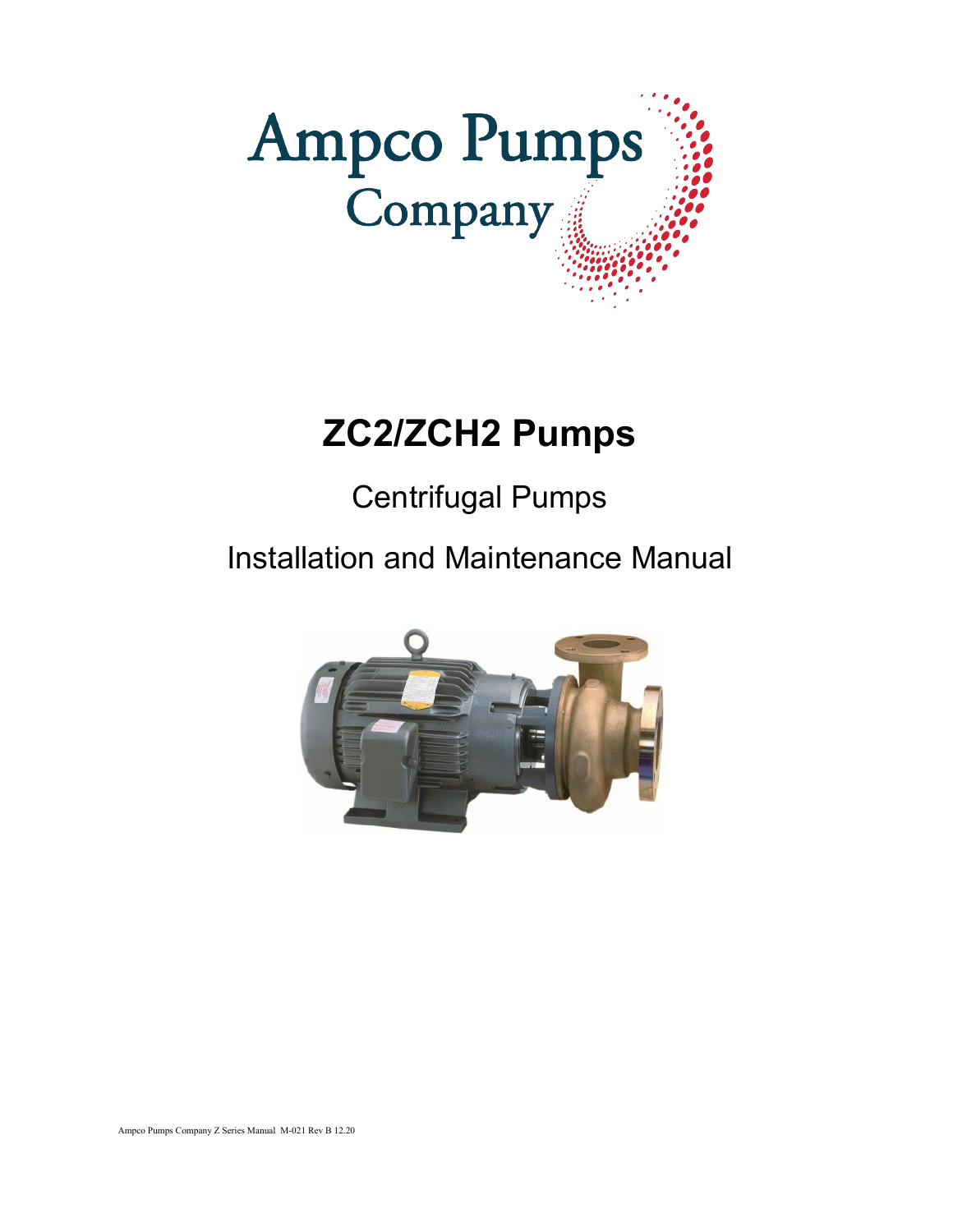# **Table of Contents**

# **Ampco Pumps Company**

| <b>Return Policy.</b> | 16 |
|-----------------------|----|
|                       |    |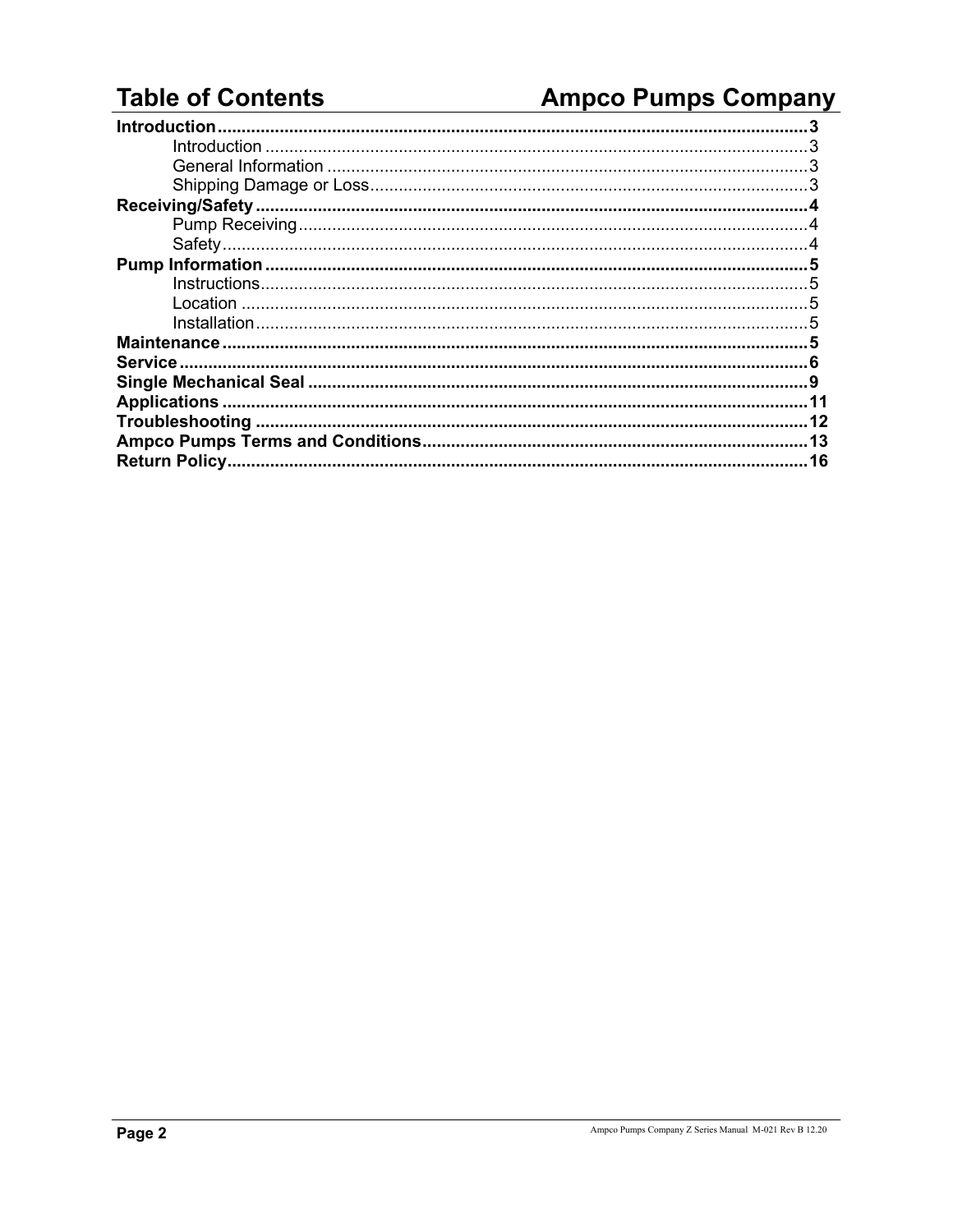## **Introduction**

To ensure the best results and service, please read and fully understand this manual prior to putting this pump into service. For any questions regarding operation, maintenance, or installation, please contact your local distributor or Ampco Pumps Company:

> *Ampco Pumps Company 2045 W. Mill Road Glendale, WI 53209 Phone: (800) 737-8671 or (414) 643-1852 Fax: (414) 643-4452 Email: ampcocs@ampcopumps.com*

# **General Information**

Each Ampco K Series pump is fully assembled, lubricated, and tested at the factory and shipped ready for use. Standard maintenance practices are outlined in this manual. For more information, please refer to Maintenance. Following these guidelines will provide long-lasting, trouble-free service when the pump(s) is incorporated in a properly designed system.

# **Shipping Damage or Loss**

Upon receiving equipment that is damaged or if your shipment is lost in transit, immediately file a claim with the carrier. At time of pick-up, the carrier signed the bill of lading, acknowledging that they have received the product from Ampco in good condition.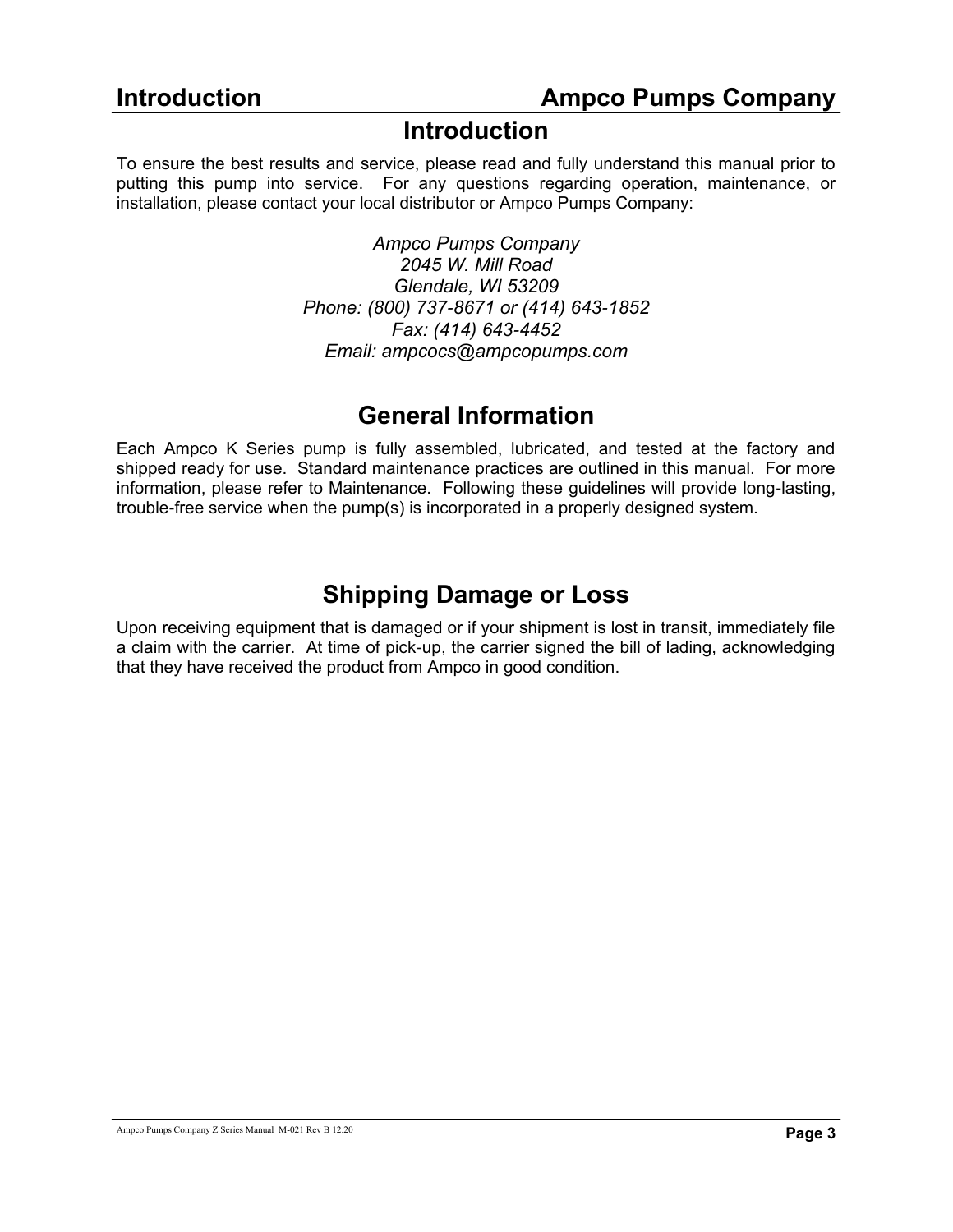## **Pump Receiving**

Ampco covers the pump inlet and discharge ports prior to shipping, ensuring that foreign matter does not enter the pump during shipment. If the protective covers are missing upon arrival, remove the pump cover and inspect to ensure it is free from contaminate before turning the shafts. Please make note of the pump serial number; this will assist in the process of ordering replacement parts and/or a warranty claim. For more information regarding shipment damage or warranty, please refer to Terms and Conditions.

# **Safety**

**IMPORTANT:** Read and understand this manual BEFORE installation, operation or maintenance of the pump. Improper installation, operation, or maintenance may result in severe injury or death. Equipment damage caused by user neglect will invalidate the pump warranty.

There are safety symbols used throughout this manual identifying safety concerns.



*WARNING:* Hazards or unsafe practices that COULD result in severe personal injury or death, and how to avoid them.

**CAUTION:** Hazards or unsafe practices that COULD result in minor personal injury or damage to product or property.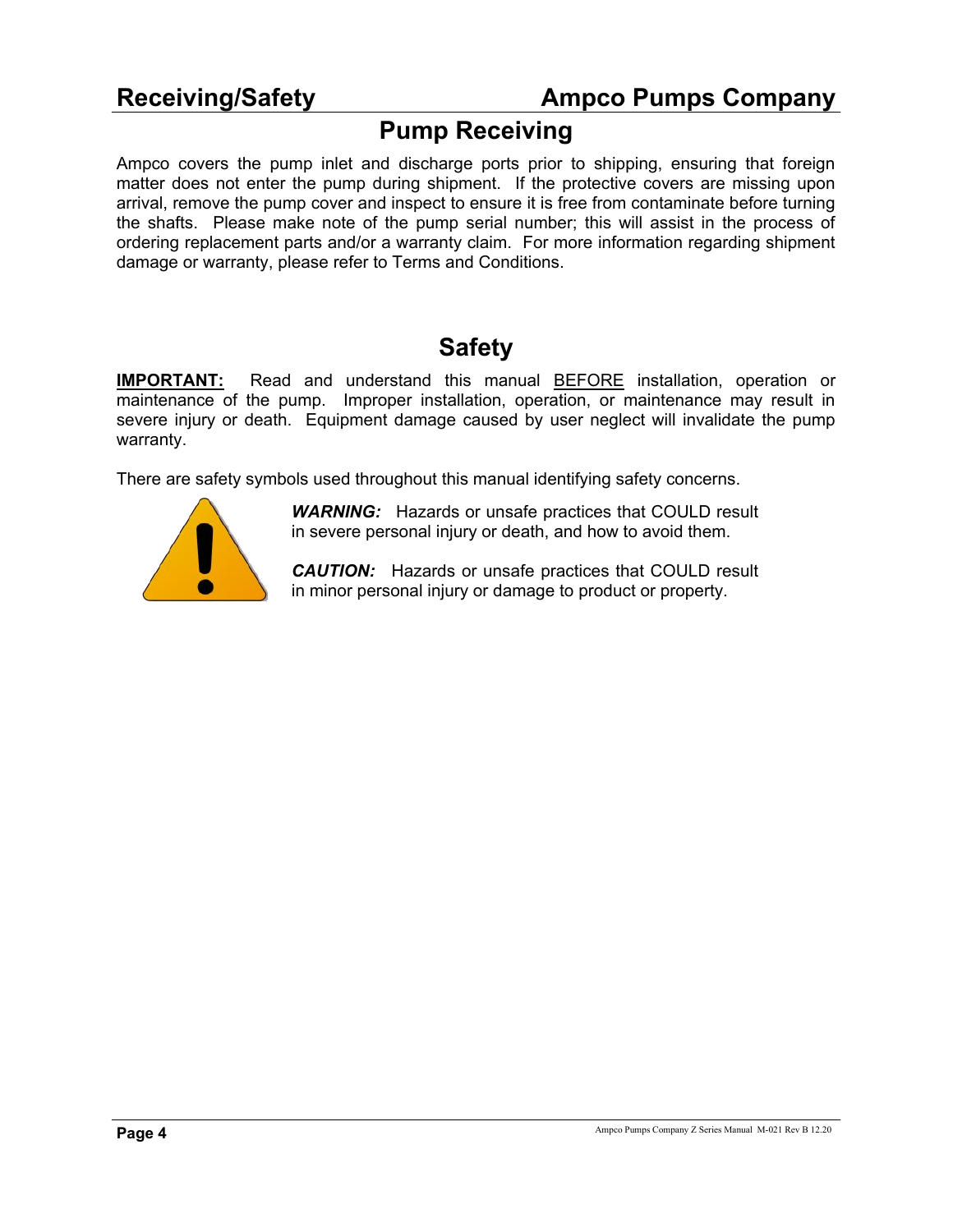### **Instructions**

The care required of this pump, while nominal, is very important. We recommend a careful review of the installation and maintenance covered in this manual to ensure extended troublefree service.

## **Location**

The motors used on Ampco pump units have been selected as the best for the anticipated environment. For greatest service life, mount the pump and motor where the environment is relativity clean, dry, and non-corrosive. Standard totally enclosed motors may be installed where dirt, moisture, and mild corrosion are present or in outdoor locations. Specialty motors may be required for moist, corrosive, or explosive environments. Motor drain plugs (if not equipped with automatic drains) must be removed periodically to drain accumulated condensation. Pump units should be located where daily visual inspection is possible and no surrounding structure interferes with ventilating air over or through the motor.

## **Installation**

Installation of Ampco pumps should be made as close to the supply of liquid as possible, with short and direct suction piping. Avoid high points in the piping where air pockets can form. The suction and discharge piping should be simple with the connections properly aligned to prevent any strain from being placed on the pump casing. Provisions should be made for pipe expansion and contraction in services handling hot or cold liquids. Base-mounted pedestal pumps must be realigned AFTER installation and piping is completed.

#### **Maintenance**

Daily observation of Ampco pumps while in operation is the ounce of prevention needed to extend the service life. Mechanical seals are selected for maximum life with due consideration to the economy of the installation. The seal is the only expendable item. Other pump parts are designed for indefinite life expectancy, except as they may be corroded and/or eroded by aggressive products or by misapplication such as under sizing, oversizing, cavitation, etc. Bearings on some pedestal pumps and some motors are pre-lubricated and require no additional lubrication. The schedule for re-greasing other types of bearings will vary, depending on size, speed, duty, and environment. For guidance, a steady running, indoor installation in a relatively clean atmosphere at 4°C (104°F) ambient should not require grease for two years. Care should also be taken not to over grease motors. Pumps handling corrosive or otherwise aggressive solutions should be flushed with clean water after each use because stagnant conditions are usually most corrosive. In seawater, Ampco Alloy pumps provide cathode protection for stainless steel parts. To prevent crevice corrosion and pitting, drain and then flush the pump with fresh water when inactive for periods greater than one week.

Ampco "Z" Series pumps fitted with standard mechanical seals have all-metal seal parts of 316 stainless steel, carbon rotating face, ceramic stationary seat, and Buna-N elastomers. Other seal types are supplied when specified. Optional materials such as Viton, EPDM, or Teflon elastomers, Tungsten Carbide, Silicon Carbide, or Ni-Resist faces can be supplied when requested.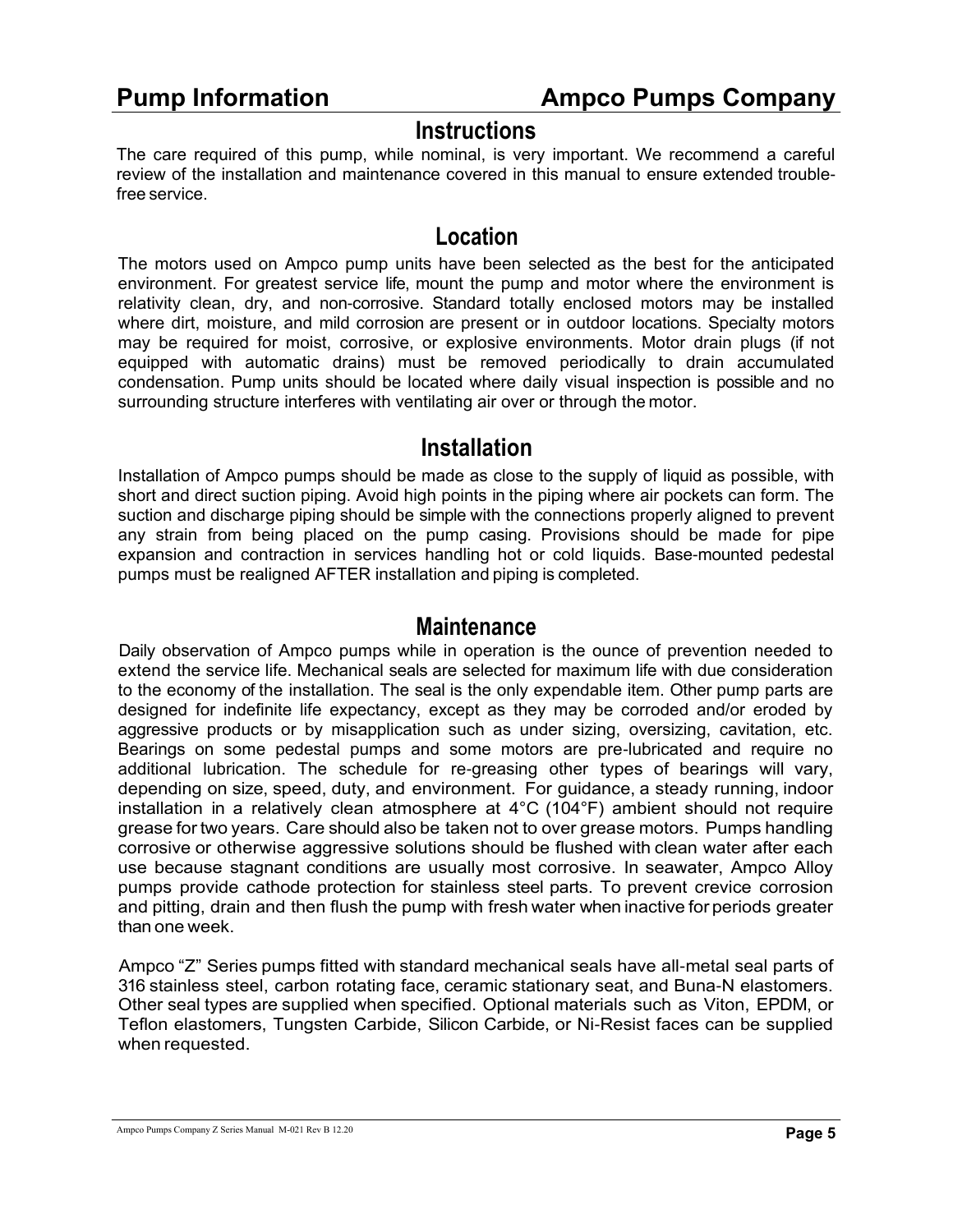# **Service Ampco Pumps Company**

The mechanical seal should be replaced at the first sign of leakage where the shaft enters the pump. Leakage may cause motor bearing damage. Also, since the primary seal surfaces are lapped to precise flatness, the seal should be replaced whenever the pump is dismantled to the point of separating the seal faces. Always keep a replacement seal kit on hand. It includes a complete seal along with the gasket and o-ring required to rebuild the pump.

There may be other pump assemblies; parts and seal arrangements not shown or otherwise described in this pamphlet, which require the same philosophy of seal positioning. It is suggested that highlights of these instructions be applied while paying close attention to parts arrangement during dismantling.

#### **Mechanical Seals (Self-Locating)**

The instructions on the following pages are specifically for bellows type mechanical seals. Being self-locating, the rotating parts need only to be approximately positioned on the shaft sleeve so that contact occurs between the rotating and stationary seal parts before the sleeve butts against the locating shaft shoulder. This sequence of contact will cause the oil-lubricated rotating seal to slide along the sleeve to the correct location. The oil-softened film will then set up, bonding the bellows to the shaft sleeve to maintain position and transmit torque.

#### **Mechanical Seals (not Self-Locating) Type-9**

Mechanical seals which are not self-locating require seal manufacturer's instructions as to the initial spring compression, drive collar location, etc. Following those instructions, the assembler may best determine and mark such locations on the shaft or sleeve by first assembling the pump without the seal. The gland location or end stuffing box may then be scribed onto the shaft or sleeve as a reference point for locating seal's rotating parts in relation to stationary parts.

## **Service**

#### **Dismantle and Replace Parts as Follows:**

Before attempting any service on the pump or motor, disconnect or lock out electrical power to the pump motor. If the pump and motor are to be removed as a unit, note the wiring configuration. Use colored or numbered tape to mark the wire connections of the motor and power source, to retain correct direction of rotation when reconnecting. Incorrect rotation may cause catastrophic failure.

1. Remove casing by unbolting the casing bolts. There is a choice of (a) first removing the inlet and discharge piping, or (b) sliding the motor and remaining pump parts back and free of the casing without disturbing the piping.

2. Remove the impeller screw. Ease the impeller off the shaft. Pinch bars between the impeller and cover may be required. Remove the impeller key.

3. The shaft sleeve and rotating parts of the seal are removed by drawing the sleeve off the shaft (Initial use of anti-seize lubricant should permit hand removal). A puller, if necessary, should be the type that gripes the O.D. The cover may now be removed from the adapter or pedestal. This is a piloting fit, pry if tight.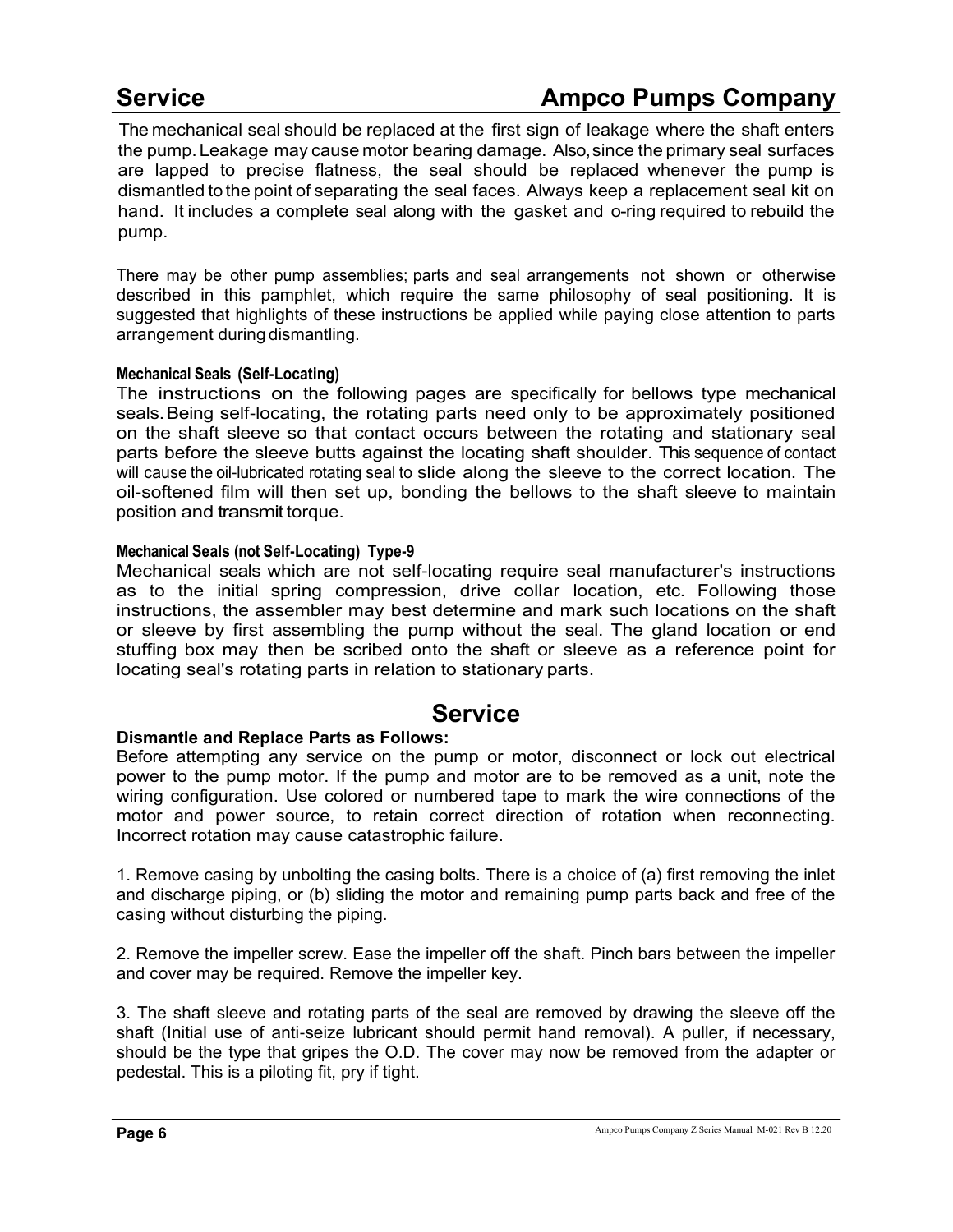**The fluid end is now completely dismantled; additional procedures are dictated by purpose for which unit was disassembled.**

These instructions are limited to fluid ends only. See other drawings and literature applicable to motors, pedestals, frames, shafts, bearings, etc. if additional repairs are required.

**The mechanical seal is the only expendable pump part. It is suggested that the complete mechanical seal, both stationary and rotating members, be replaced whenever dripping or leakage occurs at the shaft, or whenever parts are removed to the point of separating the primary sealing surfaces. Replace shaft sleeve if worn or damaged.**

4. The seal's flexible bellows may stick tightly to the sleeve. Bathe in oil to soften the adhesive, or cut away with a knife. Remove the o-ring from the shaft I.D. (ZCH2 models only).

5. Press the seal's stationary seat with cup or o-ring out of the cover.

6. Thoroughly clean sleeve, seat cavity, and shaft with solvent and dry with a clean cloth.

#### **Loss of capacity and/or head due to excessive running clearance (1/16" or more per side) between impeller and casing ring may be restored by replacing wear ring (Z Series pump only).**

7. The wear ring is a press fit in the casing, To remove the ring cut through two sides, releasing the pressure of the press fit. This may be accomplished by drilling a hole through longitudinal dimension of the ring, then cracking the remaining ring wall. Drill size "a" is the appropriate size.

8. When inserting a new ring, be sure the matching surfaces are clean and free of burrs. Press the new ring in, keeping it perfectly straight. If no press is available ring may be driven in with a hammer and wood or suitable fiber block.

Replacement of other parts is accomplished by substituting during normal assembly as follows:

#### **Mechanical Seal Replacement and Reassembly**

The rotating portion of the mechanical seal is positioned by sliding the sleeve into position as the impeller screw draws the impeller into place. Oiling the O.D. of the sleeve and the I.D. of the seal facilitates this by softening an adhesive film on the seal (Use soap, glycerin, etc. if oil is not permitted i.e. EPDM). Do not use grease, as this would prevent the adhesive film from resetting. Final adherence to the sleeve is essential for shaft, sleeve, and seal to rotate as a unit.

#### **Proceed as Follows:**

1. Lightly oil bore and finger press stationary seat with gasket or o-ring into this cavity. Seat (usually ceramic) is fragile. Do not abuse.

2. Oil and hand fit (no tools) rotating portion of mechanical seal onto sleeve. Check direction, carbon should face small end of the sleeve. Complete assembly without delay after seal is placed on the sleeve.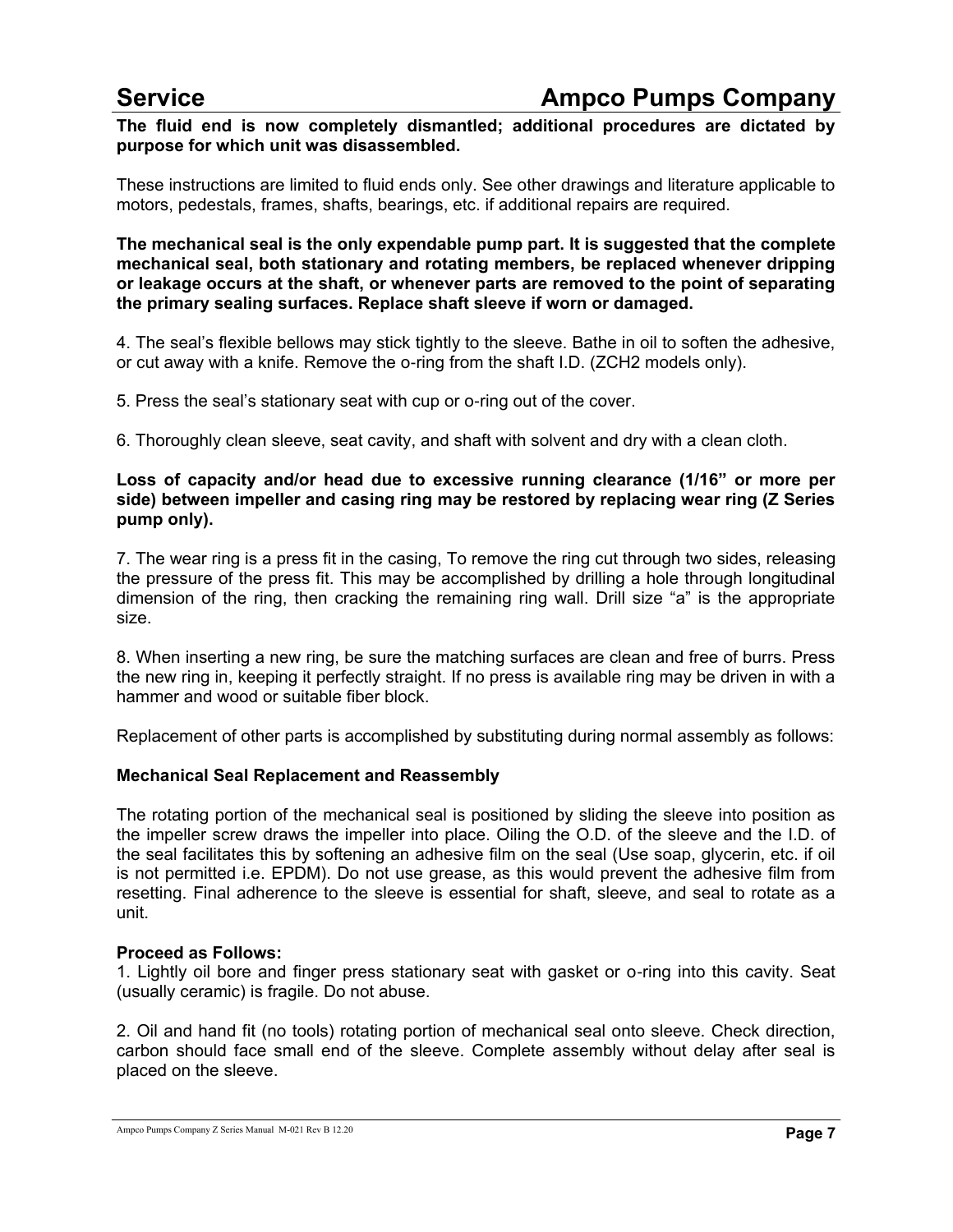# **Service <b>Ampco** Pumps Company

3. Slip cover and seat over the shaft into its locating bore positioning the internal bypass hole between 1 and 2 o'clock for top discharge. Avoid bumping the seat into the shaft.

4. Insert sleeve I.D. o-ring (ZCH2 models only). Lubricate I.D. of sleeve and shaft O.D. with an anti-seize lubricant. Slide sleeve with seal parts onto the shaft, the carbon washer should contact its mating stationary seat before the sleeve engages the shaft shoulder. Continue to push the sleeve through the seal parts until the sleeve nears its final position.

Engage the spring with the rotating seal assembly by passing it over the large end of the sleeve (discard seal spring retainer).

5. Place the o-ring in the end of the sleeve. Align the keyways and insert the key. Place the gasket or o-ring in the impeller depending on style and slide the impeller onto the shaft over the key. Use blue Loctite #242 on the impeller screw threads and hand tighten the impeller screw.

6. Tighten the impeller screw with a 6 point socket until the sleeve is against the shaft shoulder and all rotating parts are secure. A screwdriver or equivalent placed into the impeller O.D. will steady the rotating assembly for tightening. Check the freedom of parts by hand rotating the impeller.

7. Install a new casing gasket on the shoulder of the cover. Place the casing in position and secure with the eight cap screws. Tighten the cap screws uniformly. Rotate the impeller by hand again to check for rubbing.

#### **One way to damage a new seal is to run it dry. Be sure pump is in place and primed before operating.**

8. Place the pump back into service and inspect for proper rotation and leaks.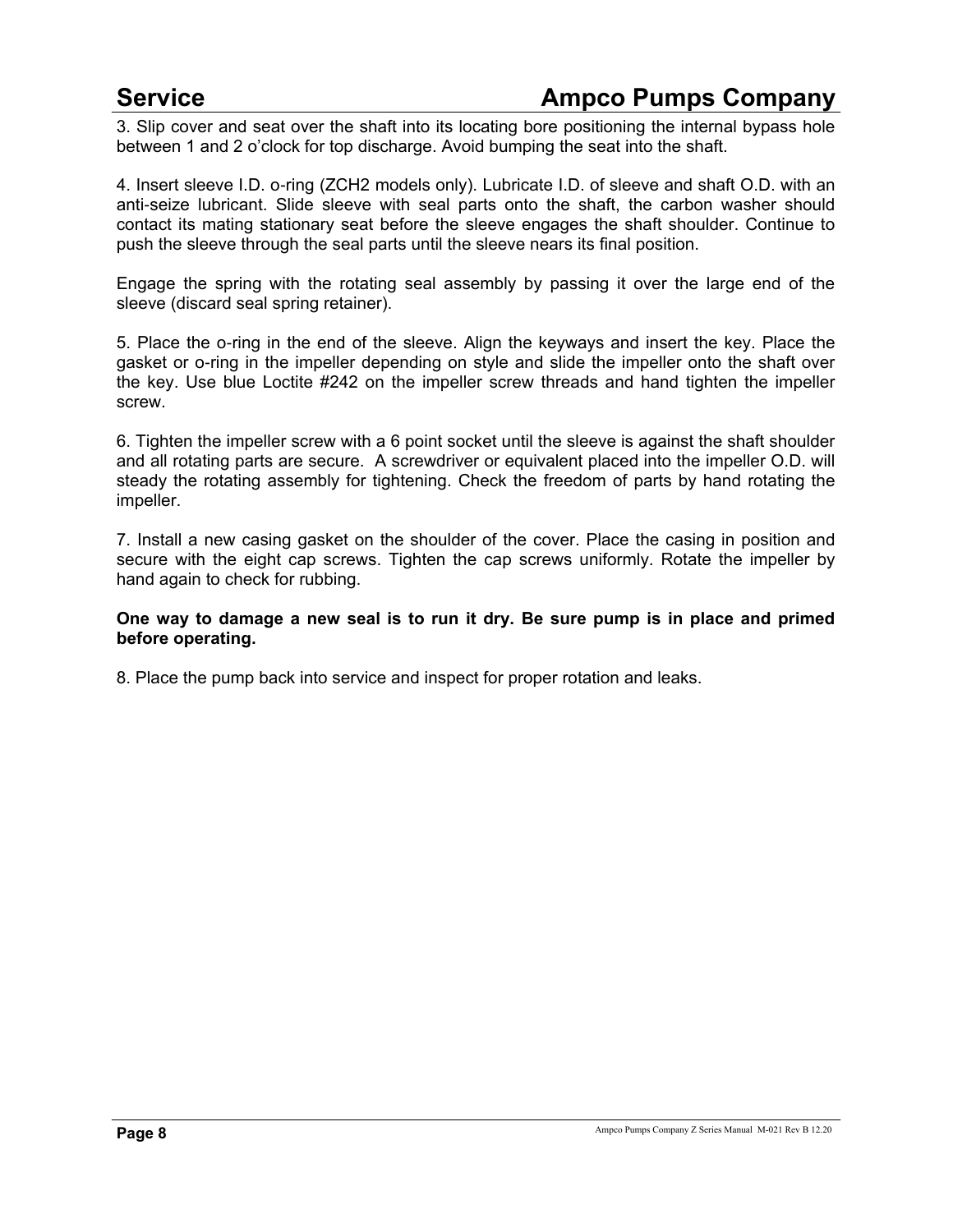

11/2x11/4, 2x11/2, 21/2x2, 3x21/2, 4x3; KC2 11/2x11/4, 2x11/2 ZC2/ZCH2 PUMPS

| GASKET or O-RING (IMPELLER SCREW)<br>CAP SCREW (CASING/ADAPTER)<br>O-RING (SLEEVE/IMPELLER<br>(CASING/COVER<br>O-RING (SHAFT/SLEEVE)<br>PIPE PLUG (OPTIONAL<br>WEAR RING (COVER)<br>MECHANICAL SEAI<br>IMPELLER SCREW<br><b>SLEEVE</b><br><b>SPLASH PLATE</b><br>IMPELLER KEY<br>DRIVE SCREW<br><b>CAP SCREW</b><br>NAME PLATE<br>PART NAME<br>GASKET<br>SLINGER<br><b>MOTOR</b><br><b>SHAFT</b><br>REQ.<br>g<br>$\frac{1}{2}$<br>$^{\circ}$<br>4<br>$\sim$<br>$\overline{\phantom{a}}$<br>$\mathbf$<br>┯<br>$\mathbf$<br>$\mathbf{r}$<br>᠇<br>JETAIL<br>$22^{1.3}$<br>g<br>$\overline{5}$<br>$21^2$<br>16 <sup>1</sup><br>$\frac{5}{15}$<br>$\frac{9}{2}$<br>$\frac{8}{2}$<br>13<br>읜<br>17<br>$\frac{4}{3}$<br>$\overline{10}$<br>H<br>G<br>$\infty$<br>$\overline{ }$<br>G | (MOTOR/ADAPTER |
|-------------------------------------------------------------------------------------------------------------------------------------------------------------------------------------------------------------------------------------------------------------------------------------------------------------------------------------------------------------------------------------------------------------------------------------------------------------------------------------------------------------------------------------------------------------------------------------------------------------------------------------------------------------------------------------------------------------------------------------------------------------------------------|----------------|
|                                                                                                                                                                                                                                                                                                                                                                                                                                                                                                                                                                                                                                                                                                                                                                               |                |
|                                                                                                                                                                                                                                                                                                                                                                                                                                                                                                                                                                                                                                                                                                                                                                               |                |
|                                                                                                                                                                                                                                                                                                                                                                                                                                                                                                                                                                                                                                                                                                                                                                               |                |
|                                                                                                                                                                                                                                                                                                                                                                                                                                                                                                                                                                                                                                                                                                                                                                               |                |
|                                                                                                                                                                                                                                                                                                                                                                                                                                                                                                                                                                                                                                                                                                                                                                               |                |
|                                                                                                                                                                                                                                                                                                                                                                                                                                                                                                                                                                                                                                                                                                                                                                               |                |
|                                                                                                                                                                                                                                                                                                                                                                                                                                                                                                                                                                                                                                                                                                                                                                               |                |
|                                                                                                                                                                                                                                                                                                                                                                                                                                                                                                                                                                                                                                                                                                                                                                               |                |
|                                                                                                                                                                                                                                                                                                                                                                                                                                                                                                                                                                                                                                                                                                                                                                               |                |
|                                                                                                                                                                                                                                                                                                                                                                                                                                                                                                                                                                                                                                                                                                                                                                               |                |
|                                                                                                                                                                                                                                                                                                                                                                                                                                                                                                                                                                                                                                                                                                                                                                               |                |
|                                                                                                                                                                                                                                                                                                                                                                                                                                                                                                                                                                                                                                                                                                                                                                               |                |
|                                                                                                                                                                                                                                                                                                                                                                                                                                                                                                                                                                                                                                                                                                                                                                               |                |
|                                                                                                                                                                                                                                                                                                                                                                                                                                                                                                                                                                                                                                                                                                                                                                               |                |
|                                                                                                                                                                                                                                                                                                                                                                                                                                                                                                                                                                                                                                                                                                                                                                               |                |
|                                                                                                                                                                                                                                                                                                                                                                                                                                                                                                                                                                                                                                                                                                                                                                               |                |
|                                                                                                                                                                                                                                                                                                                                                                                                                                                                                                                                                                                                                                                                                                                                                                               |                |
|                                                                                                                                                                                                                                                                                                                                                                                                                                                                                                                                                                                                                                                                                                                                                                               |                |
| WEAR RING (SUCTION)<br>5                                                                                                                                                                                                                                                                                                                                                                                                                                                                                                                                                                                                                                                                                                                                                      |                |
| ADAPTER<br>A                                                                                                                                                                                                                                                                                                                                                                                                                                                                                                                                                                                                                                                                                                                                                                  |                |
| IMPELLER<br>S                                                                                                                                                                                                                                                                                                                                                                                                                                                                                                                                                                                                                                                                                                                                                                 |                |
| COVER<br>$\overline{\phantom{a}}$<br>$\sim$                                                                                                                                                                                                                                                                                                                                                                                                                                                                                                                                                                                                                                                                                                                                   |                |
| CASING<br>NOT SHOWN                                                                                                                                                                                                                                                                                                                                                                                                                                                                                                                                                                                                                                                                                                                                                           |                |

NOTE: Please be sure to always include pump type, size, and erial number with any reference to above numbers and names.

# **Single Mechanical Seal T-21 Ampco Pumps Company**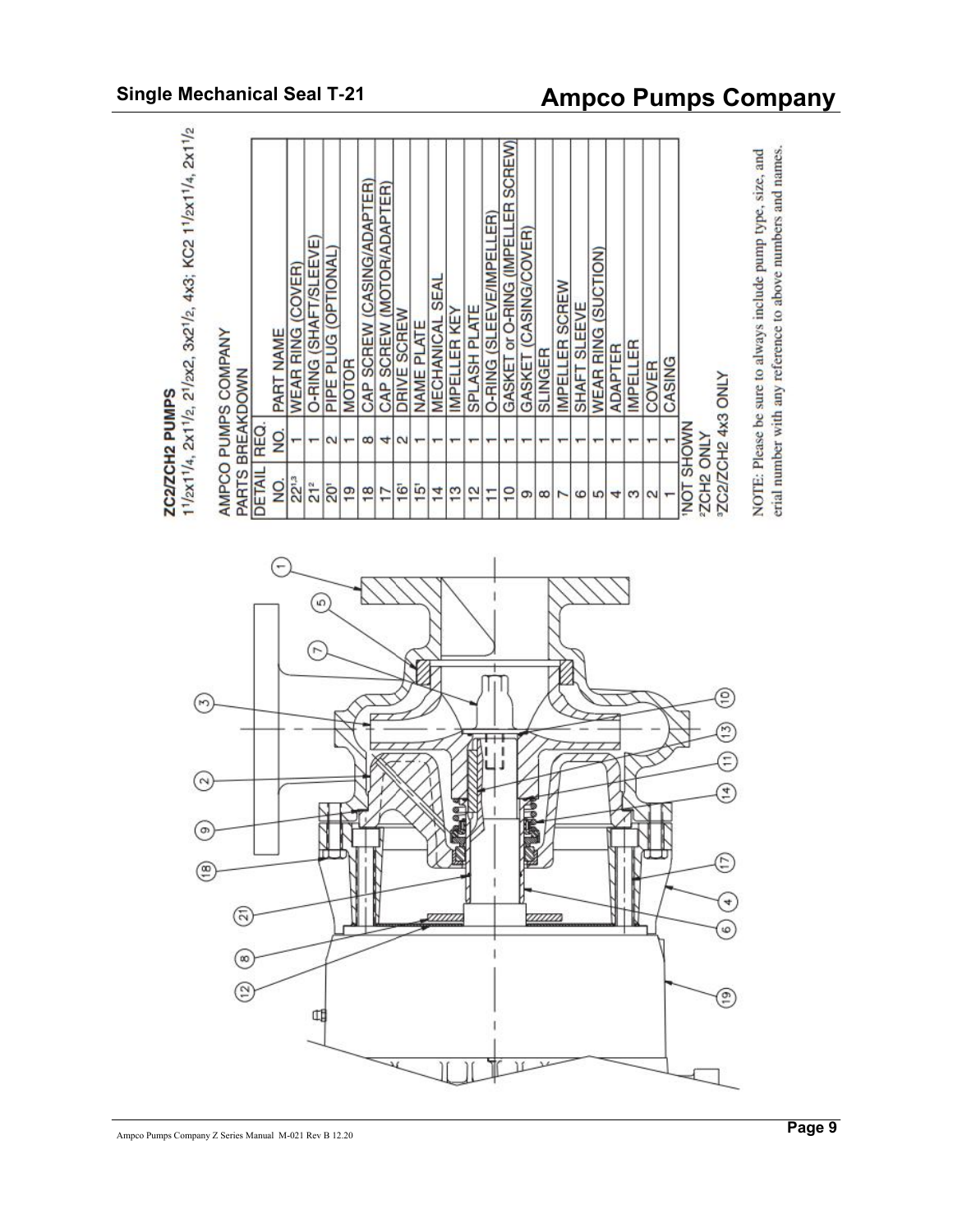

# ZC2/ZCH2 PUMPS<br>1<sup>1</sup>/2x1<sup>1</sup>/2, 2x2, 3x2, 4x3L, 4x3C, 5x4, 5x4P, 6x6

# **Single Mechanical Seal T-21 Ampco Pumps Company**